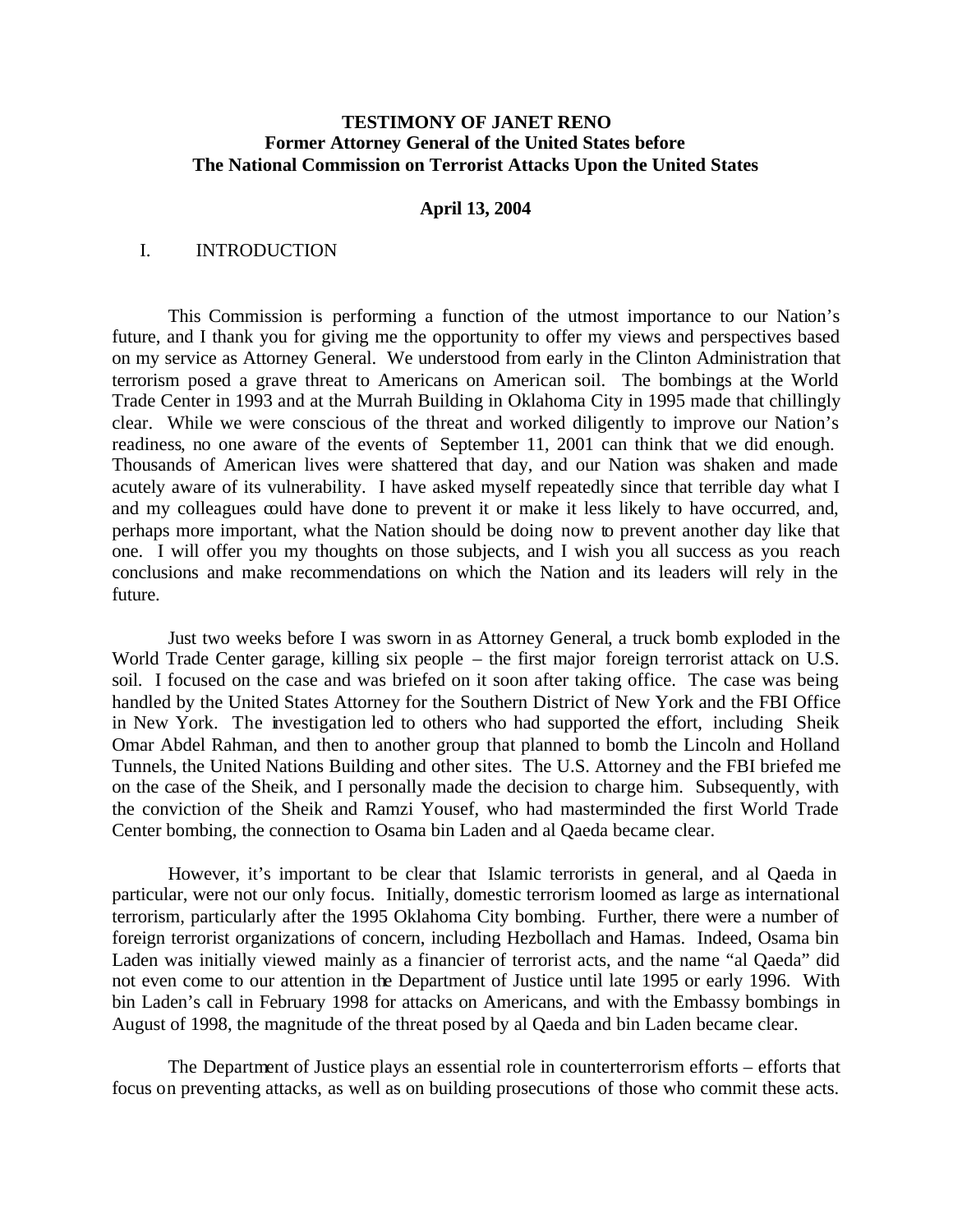Additionally, the Department's work on immigration matters inevitably raises important issues of national security. Further, the Department must also provide legal advice throughout the Executive Branch on national security issues of profound importance both to the defense of the Nation and to the rule of law. At the same time the Department has an important role to play in protecting the civil liberties that are the cornerstone of our freedom. In all of this, it is critically important that the Department constantly re-evaluate how it is performing and that it exercise its best judgment – each and every day – about how to reconcile the competing demands that it faces and about how best to serve and protect the public.

#### II. PRIORITY OF COUNTERTERRORISM EFFORTS

#### A. Budget and Organizational Priorities

Counterterrorism was a top priority for the Department of Justice. This priority was reflected in the Department's Strategic Plan, budget requests to OMB and the Congress, as well as in new organizational structures and policy initiatives and in the way I spent my time as Attorney General.

In 1994, we created the Executive Office for National Security (EONS). We recognized that the Department was increasingly involved in national security issues, including not only counterterrorism, but also counterintelligence, defense issues, and foreign policy. Prior to the formation of EONS, the Department lacked any formal mechanism to ensure coordination among the many different affected components, to participate effectively in interagency policy deliberations, and to aid in the development of Department policy in these areas. EONS filled that void.

In 1995, as discussed at greater length below, we addressed the need for greater coordination between the intelligence and law enforcement communities by creating the Intelligence Community-Law Enforcement Policy Board, chaired by the Deputy Attorney General and Deputy Director of Central Intelligence (DDCI), and the Joint Intelligence Community-Law Enforcement Working Group (JICLE). Among their charges was to identify any legal impediments to greater cooperation, and recommend ways to improve their information-sharing and coordination.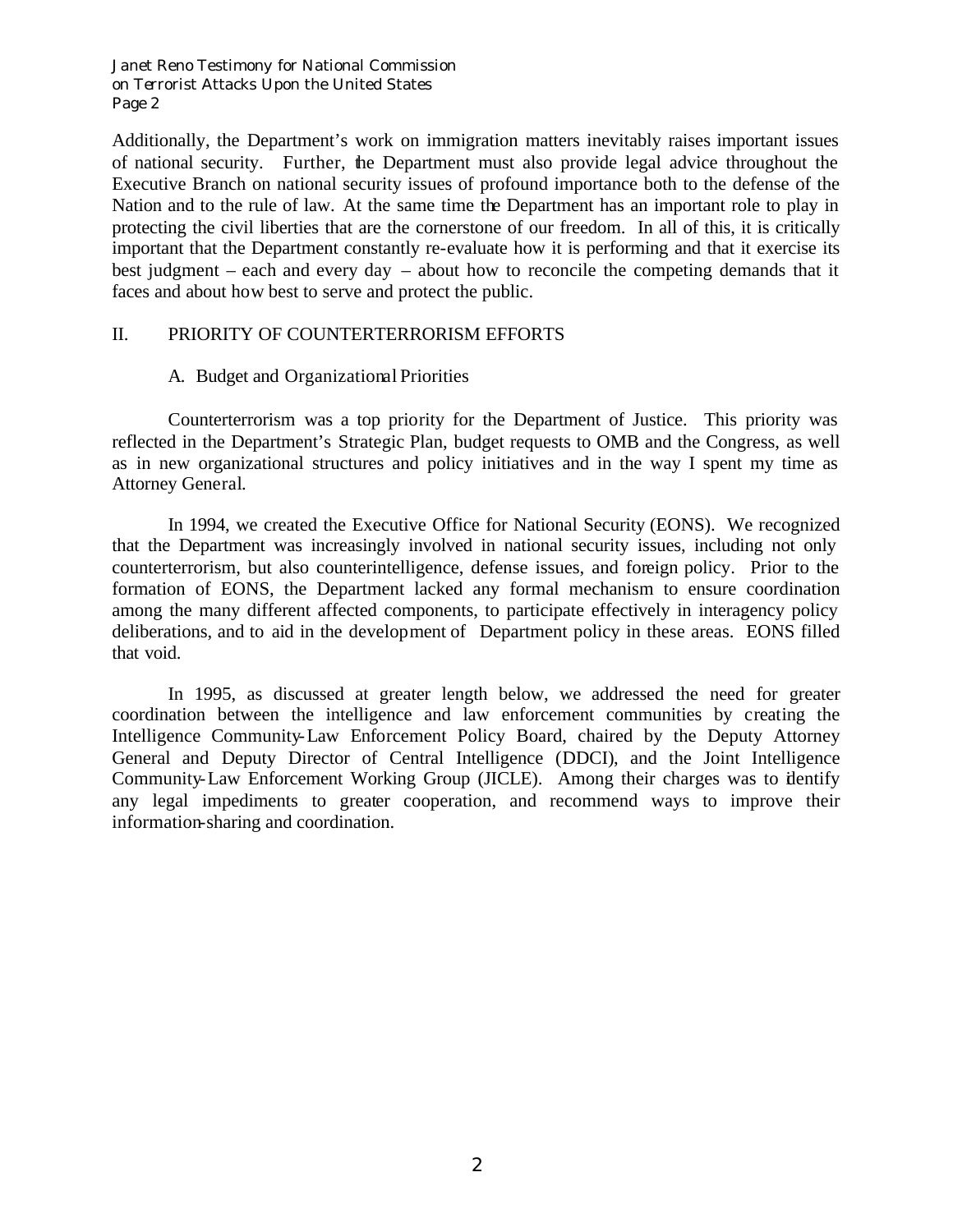Also in 1995, pursuant to Presidential Decision Directive (PDD) 39, I led a Cabinet-level committee to assess the vulnerability of our Nation's critical infrastructures to terrorist attack and to make recommendations on how to secure them. This assessment led to the first recognition that our Nation was vulnerable not only to physical attacks like those seen in the first World Trade Center attack in 1993 and the Oklahoma City bombing in April 1995, but also to cyber attacks against critical information systems involved in the operation of critical infrastructures such as telecommunications, banking and finance, energy, and government operations. Our recommendations ultimately led to the creation of the President's Commission on Critical Infrastructure Protection in 1996 and PDD-63 in 1998, which established the first governmentwide policy on infrastructure protection.

Also in 1998, at the request of Congress, the Department led the development of a 5-Year Counterterrorism and Technology Plan to serve as a baseline for coordination of national policy and operational capabilities to combat terrorism.

In 1999, the FBI created a new Counterterrorism Division in order to consolidate the Bureau's counterterrorism initiatives under one senior executive and to ensure that counterterrorism received sufficient focus and priority.

The Department also participated in interagency exercises and "war games" to improve the Department's, as well as the entire government's, crisis and consequence management capabilities. In particular, the Department co-sponsored with FEMA the "TOPOFF" exercise in 2000. TOPOFF ("Top Officials," as senior officials participated in the exercise) involved three simultaneous scenarios: a chemical incident in Portsmouth, New Hampshire; a bioterrorism event in Denver, Colorado; and a nuclear device incident in Washington, D.C. Significantly, we ensured that TOPOFF involved state and local first responders in addition to federal entities.

During my tenure as Attorney General, we nearly doubled the number of FISA applications handled by the Office of Intelligence Policy and Review from 509 in 1993 to 1,005 by 2000. Because I knew the demands on this critical office would continue to grow significantly, I sought an increase of 10 positions for it. The increase would have increased its staffing from 29 to 39; a significant increase for this relatively small office reflecting the importance of its mission in supporting the Department's counterterrorism and intelligence efforts. I also thought it was essential that the lawyers in OIPR be involved in training FBI agents. Unfortunately, I was not able to secure the additional resources from the Congress for this important staffing increase. As we all realize, the expeditious processing of FISA applications is a critical tool in the Government's intelligence and counterterrorism efforts.

In September 2000, we submitted the Department's Strategic Plan for fiscal years 2000- 2005. Terrorism was a Tier 1 priority. The strategic objective for terrorism specifically noted:

> *Usama Bin Laden (UBL).* UBL, a Saudi-born multimillionaire, and his organization, Al-Qaida, constitute a threat to U.S. persons and interests around the world. On February 23, 1998, Bin Laden issued a "fatwa" claiming that it is the duty of all Muslims to kill American "civilians and military" whenever possible. UBL and his associates are currently under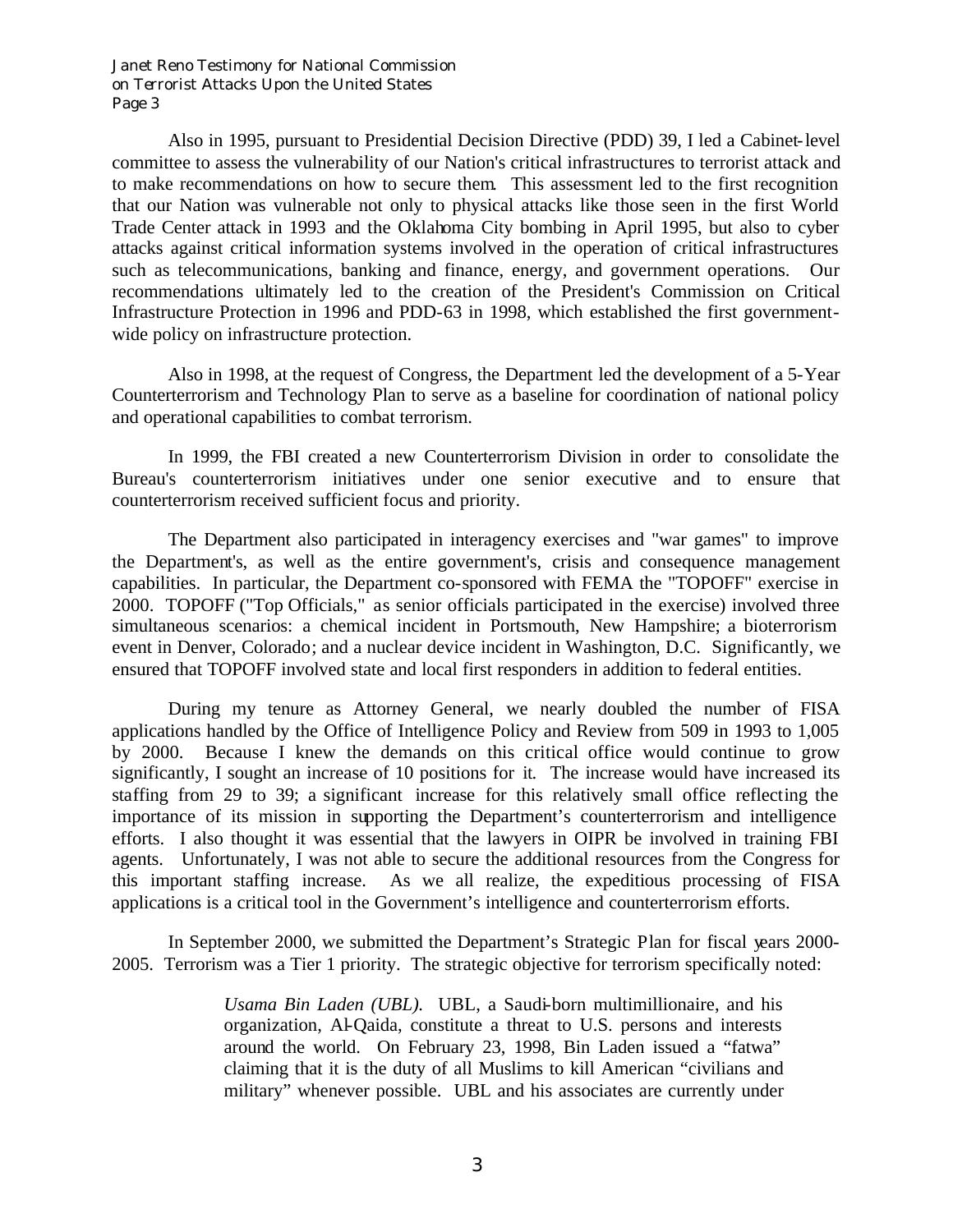> indictment in the Southern District of New York for various charges relating to the killing of U.S. nationals employed by the U.S. military who were serving in Somalia and on the Arabian peninsula, as well as the killings of U.S. nationals employed at the U.S. Embassies in Nairobi, Kenya, and Dar Es Salaam, Tanzania. The FBI is aggressively pursuing an investigation of UBL and his associates and considers investigation of Al-Qaida a top priority of the Counter-terrorism Program.

### B. Legislation

We recognized that we needed additional legal authorities to deal with terrorism and sought such authority from Congress on several occasions. In 1994, at our request, Congress passed the first statute prohibiting the provision of material support to terrorist activities. After the bombing of the Murrah Building, the Department developed a comprehensive anti-terrorism package, which Congress passed the next year as the Anti-Terrorism and Effective Death Penalty Act. This law established a much broader prohibition on the provision of material support to terrorist organizations; provided expedited procedures for the removal of alien terrorists; tightened regulation of potential weapons of mass destruction; made terrorist activities predicates for violations of the money laundering statutes; and authorized increased funding to federal and state law enforcement agencies for antiterrorism activities. As I was also extremely concerned with ensuring that state and local authorities were adequately trained and equipped to deal with the consequences of a terrorist attack, the Office of Justice Programs established and ran several training centers, as well as provided grants to, state and local first responders. We continued to seek additional authorities such as pen register authority under FISA, which we were not able to get passed during my tenure, but that ultimately became part of the Patriot Act.

### C. Legal Advice

The Department of Justice had an additional critical task in antiterrorism efforts by virtue of its role as legal adviser to the President and the Executive Departments. In some areas, processes were in place that required Department of Justice review for proposed counterterrorism efforts. At other times, review was sought to provide those involved with the security of knowing that any action that they would be asked to take was lawful and that they would not be subject to after-the-fact recriminations. Often, the legal issues presented were novel and difficult. But whatever the legal issue, operational necessity set the schedule, and we would provide our very best advice with the time we had. The Department devoted substantial efforts, moreover, to considering what legal issues might arise in case of an attack, and to having analyses of those authorities in place should the unthinkable occur.

## III. COORDINATION AND SHARING

Throughout my tenure as Attorney General, it was clear to me that the fight against terrorism required much closer coordination and greater information sharing between the law enforcement and intelligence communities. Eliminating barriers to the free flow of information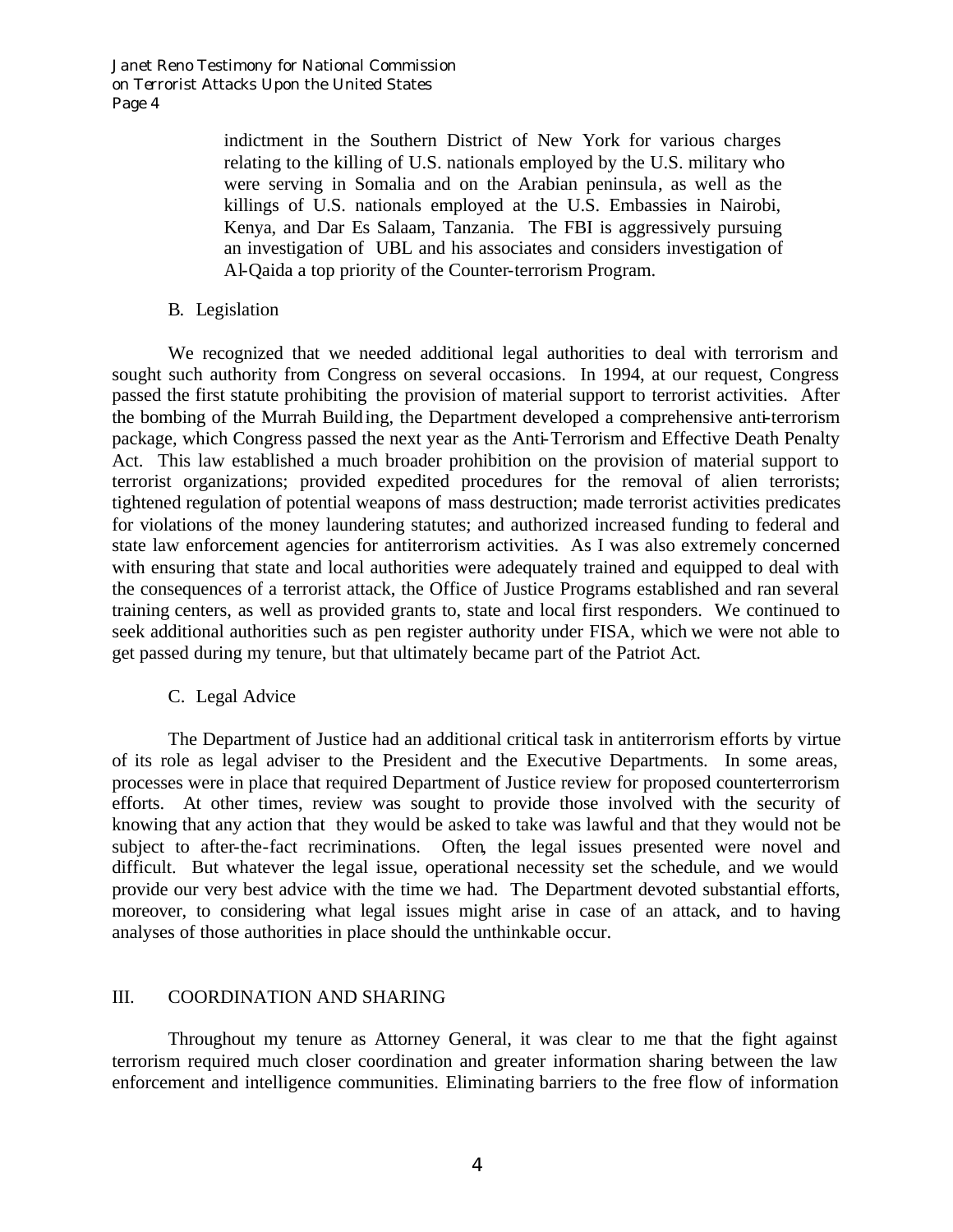was one of my greatest concerns as Attorney General. To that end, we undertook a number of initiatives to improve cooperation.

First, as noted above, we created an Intelligence Community-Law Enforcement Policy Board in 1995 to address issues of mutual concern to the two communities. This Board was chaired by the Deputy Attorney General (DAG) and the Deputy Director of Central Intelligence (DDCI), and included representatives from all the law enforcement and intelligence agencies and the Department of Defense. Reporting to that board was the JICLE working group, which was formed to address specific legal and policy issues that had been raised by one or both communities as real or apparent barriers to cooperation. The JICLE working group ultimately made dozens of recommendations to improve coordination, which we implemented. Notably, the group found that there were far fewer legal impediments to information sharing between the law enforcement and intelligence communities than many people in both communities had thought, and that the principal obstacles were ones of agency culture and lack of understanding. There are simply no walls or restrictions on sharing the vast majority of counterterrorism information. There are no legal restrictions at all on the ability of members of the intelligence community to share intelligence information with each other. With respect to sharing between intelligence investigators and criminal investigators, information learned as a result of a physical surveillance or from a confidential informant can be legally shared without restriction. While there were restrictions placed on information gathered by criminal investigators as a result of Grand Jury investigations or Title III wiretaps, in practice they did not prove to be a serious impediment since there was very little significant information that could not be shared. Notably, both of these restrictions have now been eliminated as part of the Patriot Act, so that Title III and grand jury information concerning terrorism can now be shared with the intelligence community.

In addition to these two bodies, we initiated other less formal but effective mechanisms to improve cooperation. For instance, we began regular biweekly meetings between the DAG and DDCI in order to ensure that any issues impeding cooperation were resolved, and all relevant information was shared across the communities. These meetings helped identify and address bureaucratic and cultural obstacles to cooperation. In addition, the FBI and CIA formed the socalled "Gang of Eight" to work through coordination issues at the operational level. This process began with meetings of senior officials from CIA and FBI headquarters, but ultimately included FBI Legal Attaches and CIA Chiefs of Station abroad.

The FBI and CIA also initiated during the 1990s a practice of detailing personnel to each other's counterterrorism organizations. This included an FBI agent to serve as the Deputy Chief of the DCI's Counterterrorist Center, and a CIA officer to serve as the Deputy Chief of the FBI's International Terrorism Operations Section. These details fostered a better mutual understanding of the agencies' culture and practices, and enhanced the flow of information.

Another set of problems arose out of the Foreign Intelligence Surveillance Act, which provides the authority for electronic surveillance and physical searches in foreign intelligence investigations, including terrorism investigations. Case law had created a "primary purpose" test for surveillance under FISA, meaning that we had to certify to the Foreign Intelligence Surveillance Court that the "primary purpose" of a FISA search or electronic surveillance was to gather foreign intelligence, not gather evidence for a criminal prosecution. It became apparent,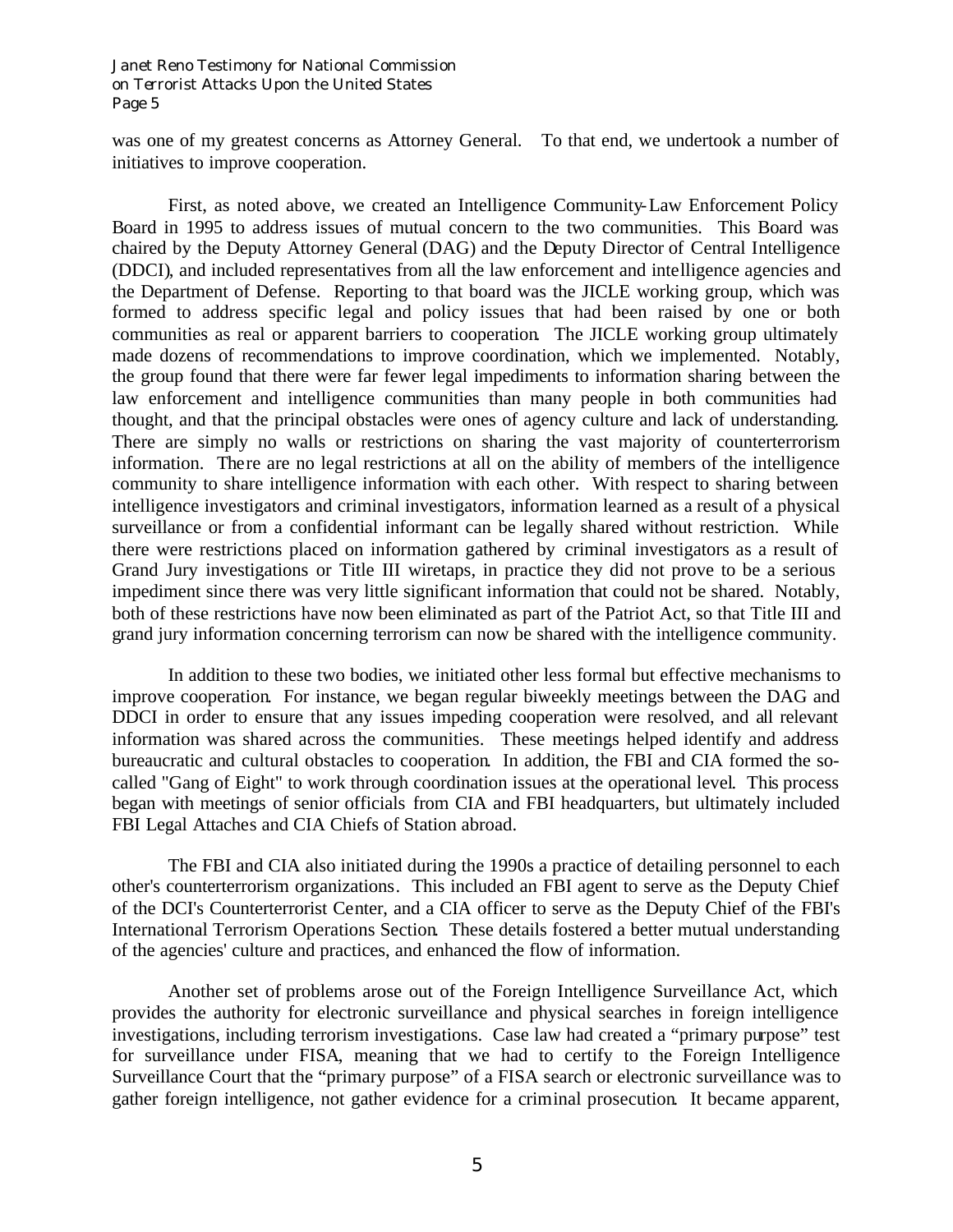however, that parts of the Department and the FBI were adopting an overly restrictive reading of FISA and this case law which needlessly restricted the flow of information from FCI investigations to criminal prosecutors. To try to correct this, I issued memoranda in 1995 and 2000 specifically *requiring* that such information be provided to prosecutors whenever there was a reasonable indication of criminal activity (which was almost always the case in the investigation of a suspected terrorist), and allowing for the prosecutors to provide advice to the investigators within the bounds of the law as the courts had applied it. My memoranda, notably, were further reinforced by a memorandum in 2001 by Deputy Attorney General Larry Thompson. Ultimately, the primary purpose test was eliminated by the Patriot Act. But the Commission should recognize that we took steps, within the law as it was understood and consistently applied by the courts at the time, to maximize the information flow from the FCI side to the criminal side. In sum, then, despite the oft repeated assertion that "legal restrictions" impeded the flow of information between the FBI and the CIA, or within the FBI itself, in fact there were very few legal restrictions on information sharing.

Shortly after he took office, Attorney General Ashcroft invited me to have lunch with him. At that time, I shared my concerns about the FBI's ability to identify and properly share information dealing with counterterrorism. I furnished to him a single set of memoranda I had written to Director Freeh on this topic. I understand that the Commission has been supplied with copies of these memoranda.

As important as all of these measures were, there remains, even after 9/11, an urgent need for more information sharing and coordination between the law enforcement and intelligence communities. As we learned from the JICLE work, and especially after the changes in the law effected by the Patriot Act, the principal obstacles to better cooperation between the two communities are not legal barriers, but traditional agency cultures and the lack of interoperable technology. At the FBI in particular, agents are not trained to share information with other agencies. Nor are they evaluated and rewarded based on their ability to generate and share information that other agencies might find useful. Given the vital role the FBI plays, and must continue to play, in gathering information domestically about terrorist plots, this must change. The FBI must see itself as both a collector and disseminator of information, and as a vital source of counterterrorism information for other agencies with counterterrorism missions and for policymakers. The FBI's evaluation and reward structures should be adjusted to encourage personnel to develop information that can be shared with other federal and, significantly, state and local agencies who are normally going to be the first responders to a terrorist attack. I know that Director Mueller and DCI Tenet are continuing to work hard on these issues, and I would urge this Commission to make particular recommendations on how they might address this area more effectively.

# IV. LIMITS ON CAPACITY OF FBI TO ANALYZE AND DISSEMINATE INTELLIGENCE

The FBI has evolved over the years as the Nation's clearinghouse of law enforcement information. Whether it is the management of a system of over 40 million individuals fingerprints, its expanding DNA database, or information on organized crime and terrorist groups, it serves as the Nation's major repository of law enforcement information.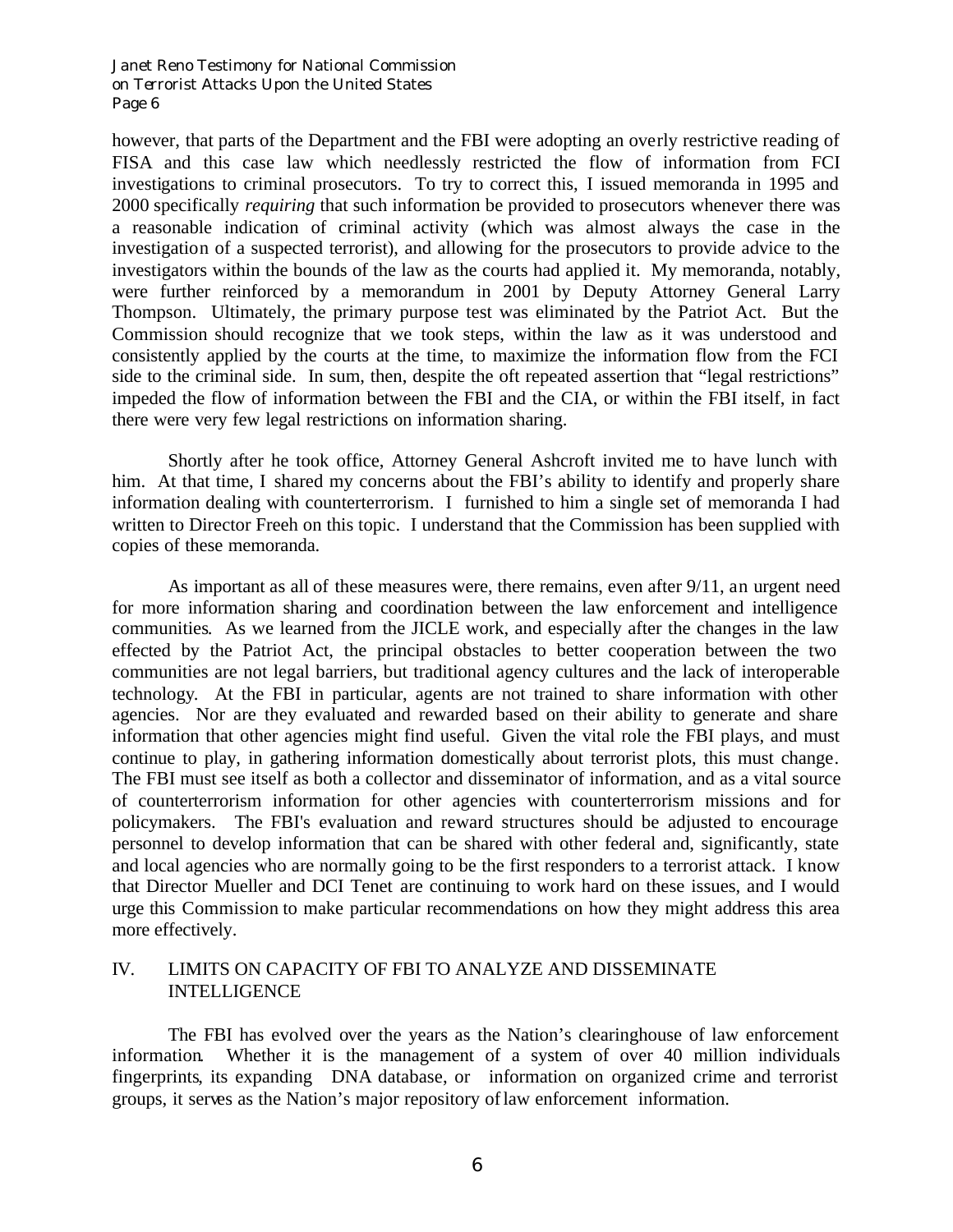One of the challenges the Bureau has faced is how it can effectively manage, utilize and disseminate the wealth of information it has. It has been faced with the daunting task of keeping up with the explosive advances in the amount of information available and the technology to collect, process and disseminate information. To its credit, the FBI undertook major programs such as IAFIS (Integrated Automated Fingerprint Information System) and NCIC 2000 to give the law enforcement community improved access to fingerprint and criminal history information. Queries that in the past would have taken weeks can now be processed in minutes or hours. Also, much of this information can now be queried by law enforcement from their patrol cars, something unthinkable only a few years ago.

However, one of the major difficulties facing the FBI and other law enforcement agencies during my tenure and continuing today, was their inability to effectively search, exchange and utilize the information they had available. The best way to view the problem faced by law enforcement systems is to think of them as individual stove pipes: information in one system could not be easily queried by another system and it was virtually impossible for systems in different agencies to query each other. Of critical concern, information within one system or location was at times not available to agents working on related issues in another agency or location.

Realizing it did not have the capability to manage the information it had available, to communicate effectively within and with the law enforcement community, and to incorporate the advances in technology, the FBI undertook what it then called its Information Sharing Initiative (ISI). Although it has been renamed several times, the major thrust of this program was to bring the FBI into the  $21<sup>st</sup>$  Century, by providing an update to desk top computer system connecting all of its operations with state-of-the-art capabilities. The new system would have the ability to query the FBI's repository of information and the ability to exchange information with other systems and communicate with the other law enforcement agencies. The FBI had been working on this initiative during the last two years of my tenure. Unfortunately, the FBI had faced extensive delays and cost overruns in the deployment of its previous major technology programs, so it faced major challenges convincing the Congress to provide significant new funding for this initiative. Just before I left office, Congress released the first major increment resources for this effort. I understand, although facing some cost overruns and schedule delays, the FBI is about to complete this major effort.

Law enforcement's ability to effectively collect and query information and to exchange and disseminate information is critical. We can no longer continue to allow "turf battles" and the development of incompatible support systems to limit our ability to appropriately collect, analyze, and disseminate the information we have available.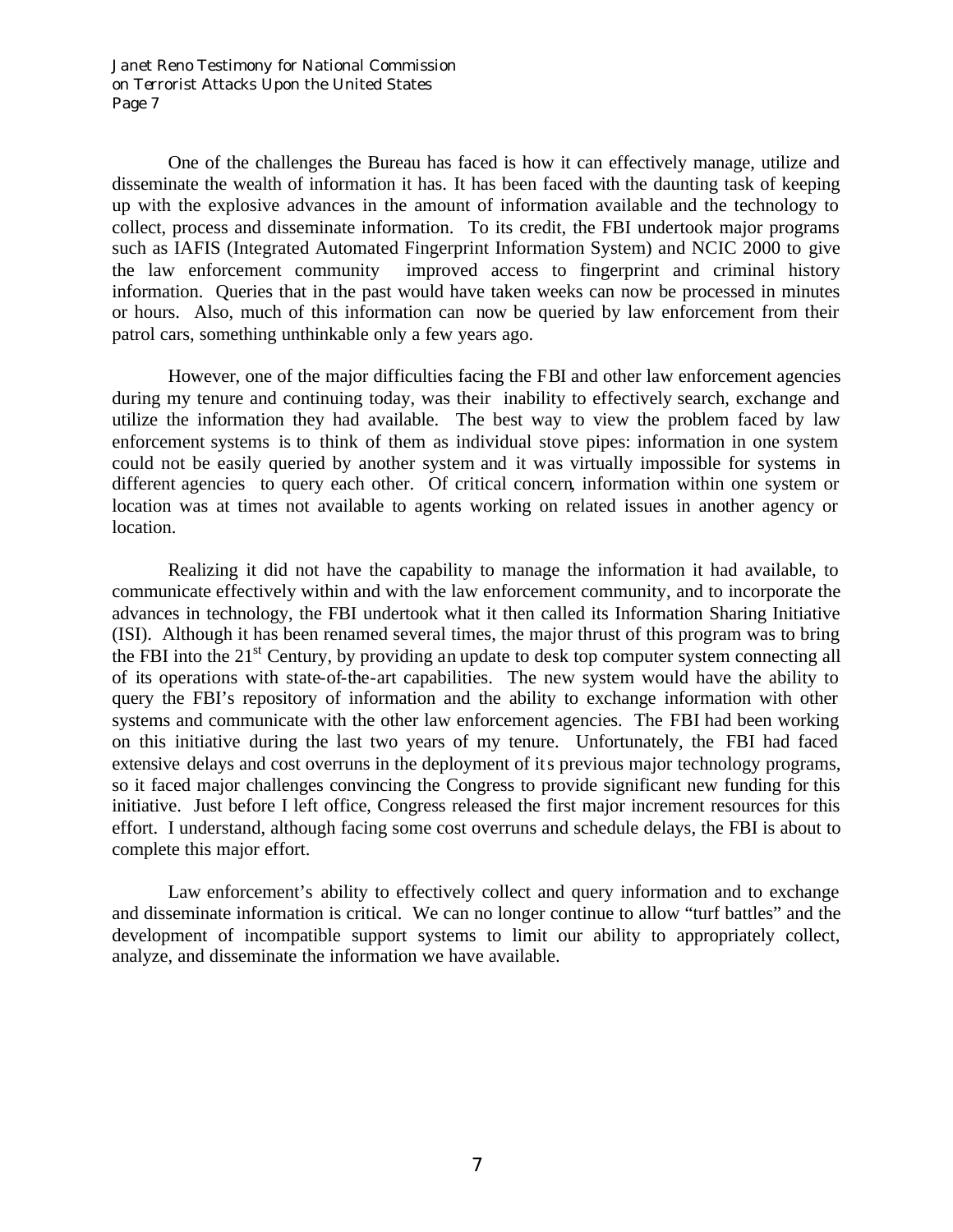### V. BORDER CONTROL ISSUES

With bipartisan support, we were able to begin to address years of neglect and begin dealing with some of the major issues facing the former INS. The issues were not only efforts to secure our borders, but meeting service demands from individuals seeking adjustments to their immigration status. These efforts were further complicated by the immigration crises we constantly faced due to events in Haiti, Mexico, and Central America. By the time I left office, we had made significant progress in beginning to secure our Southern border. For example, when I arrived in 1993, the Border Patrol had 3,950 agents. By the time I left office the Patrol had increased by 147 percent to over 9,800 agents. Although the growth was impressive, the challenge of securing over 4,000 miles of Southern and Northern borders remains a daunting task. Our efforts along the border had been focused on the Southern border where we faced the greatest influx of aliens trying to enter the country. Much work still remains, but we saw real evidence that our efforts to take back control of the Southern border were paying off in many of the sectors. By the time I left office, with the progress we were making along the Southern border, we began to look at the issues and the complexity of our Northern border. As you know the number of agents assigned to the Northern border is still significantly less than that assigned to the Southern border.

INS also faced the some of same difficult automation issues as the FBI. Historically, much of INS' processes were manual, and the agency was buried in paper records. We began the process of introducing technology to address the tremendous backlog of immigration status adjustments as well using automated fingerprinting technology to support INS enforcement efforts. These efforts assisted INS in addressing its service backlog and in processing and identifying illegal entrants. Were the efforts complete and without problems? No. INS systems were not able to communicate with other federal law enforcement agencies, nor was INS service information readily available for the use of other agencies, including state and local agencies. However, the technology efforts, although more limited than I would have liked, were major improvements over the prior manual and paper systems of the past. I understand the new Department of Homeland Security is continuing to work on this critical need to exchange information between agencies.

#### VI. RECOMMENDATIONS

I was always impressed with the caliber and dedication of the career law enforcement and support personnel I had the opportunity to serve with as Attorney General. However, one of the systemic problems facing the Department was how to continue to entice individuals with the technical and language skills to meet the complex requirements of a modern law enforcement agency especially in an era where hostile forces and terrorist are using state of the art technology to thwart detection and apprehension.

As the cost of higher education continues to rise students are forced into greater levels of debt in order to finance their education. We must develop programs that allow students facing the prospect of paying off significant student loans to accept government careers in specialized technical fields, in return for the governments willingness to pay off greater portions of the student's debt. I realize government wage scales will always lag behind private industry and that